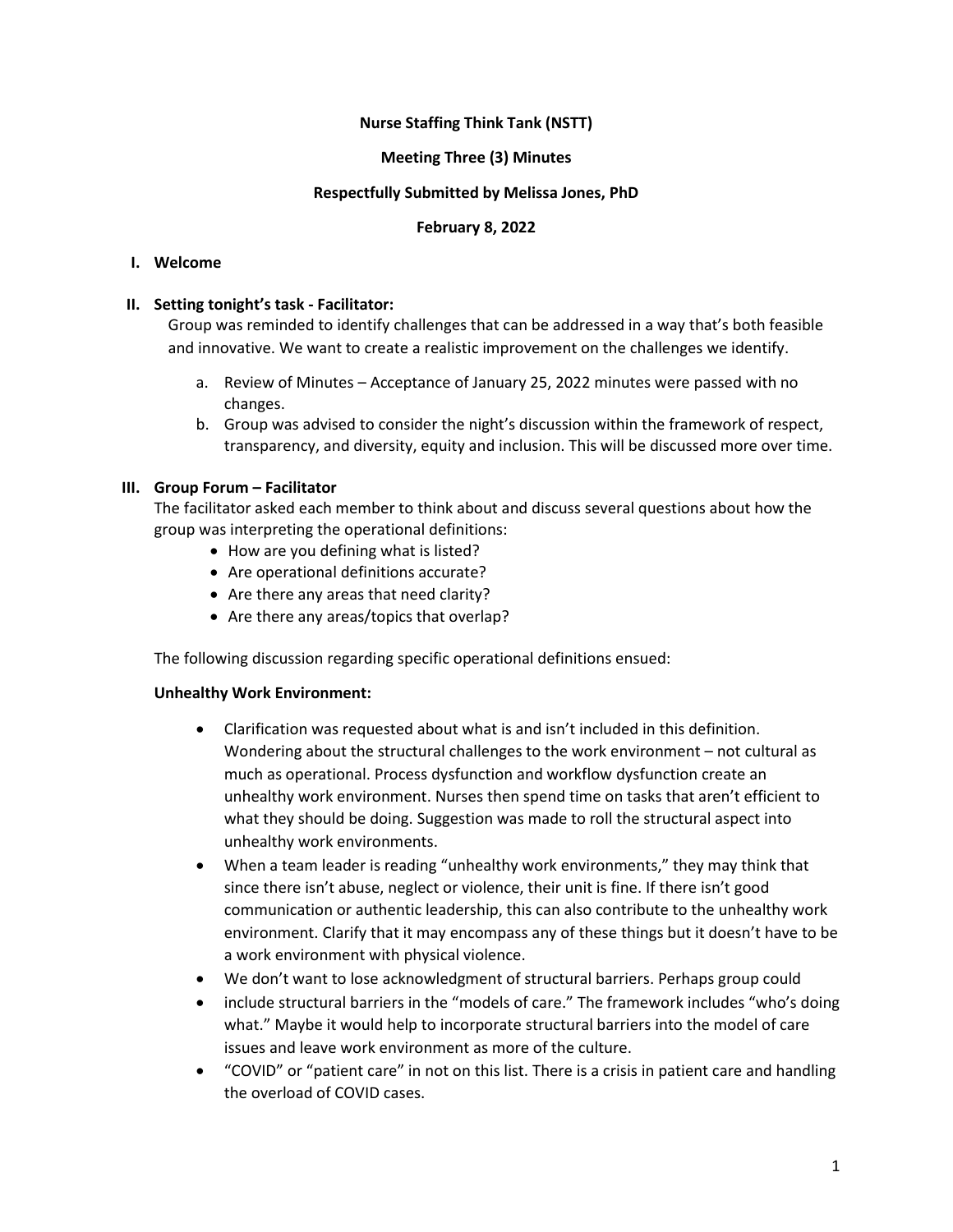- "COVID" wasn't specifically called out in order to allow this document to stand the test of time. Everything on this list that the group identified as issues were clearly impacted by COVID. They became more of an issue as COVID impacted the nursing body. Ten years from now, when someone asks about short-term solutions, it's not just about COVID. We can't escape it. Not ignoring COVID, but naming it will date the work and we don't want to do that.
- The issues we're trying to tackle existed pre-COVID. They were amplified because of COVID. It shouldn't be in or out of the equation but was the accelerant on the fire that was already there.
- Suggestions were made to change category to "Healthy Work Environments." It's challenging to define something by what it's not. Don't want to lead with a negative. Make "healthy work environment" the top choice. Make "unhealthy" a sub-set and list the detractors that make a work environment unhealthy.

## **Current Models are No Longer Effective:**

- This is something that has to be mitigated to address the nurse staffing crisis.
- Didn't see "skill mix" reflected. This is one thing that we should call out on the operational definition – include skill mix.
- Regarding skill mix, some people's frame of reference is licensed/unlicensed but this should include advanced practice nurses and CNSs. We have the opportunity to recognize the contribution of advanced prepared nurses and their skills in patient care. Ancillary support also needs to be included
- Care delivery models aren't successful unless we can staff them. Is there a concept that they need to be staffed 90-95% of the time? Is there a place to add that it creates a better patient and nurse experience?
- It would also be good to state that leadership stays in place as leadership. It is frustrating for nurses when the charge nurse gets pulled for bedside nursing work. Leadership should be one of the skills taken into consideration when asking how many skilled people we need at a time.
- We can trace through the years the number of tasks that have been dumped on the plate of the nurse. They don't belong in this lane. Push them back to the appropriate ancillary services.
- Integrate the negative with the positive. "Current models" is a big challenge. Nursing care delivery models are used to organize nursing care to patients and hospitals but the definition as it stands doesn't say anything about "ineffective" or "effective."

# **Scheduling Flexibility:**

- Flexibility requires personal engagement. Some nurses want flexibility but won't engage in self-scheduling. This needs balance in the sense of engagement and understanding that there is a whole team of people whose schedules need to be considered.
- With flexibility comes accountability? Be a contributing member of the team even if it looks a little different than traditionally seen.
- There is a component of the individual, it's not all about the organization. You have to come to work wanting a healthy work environment.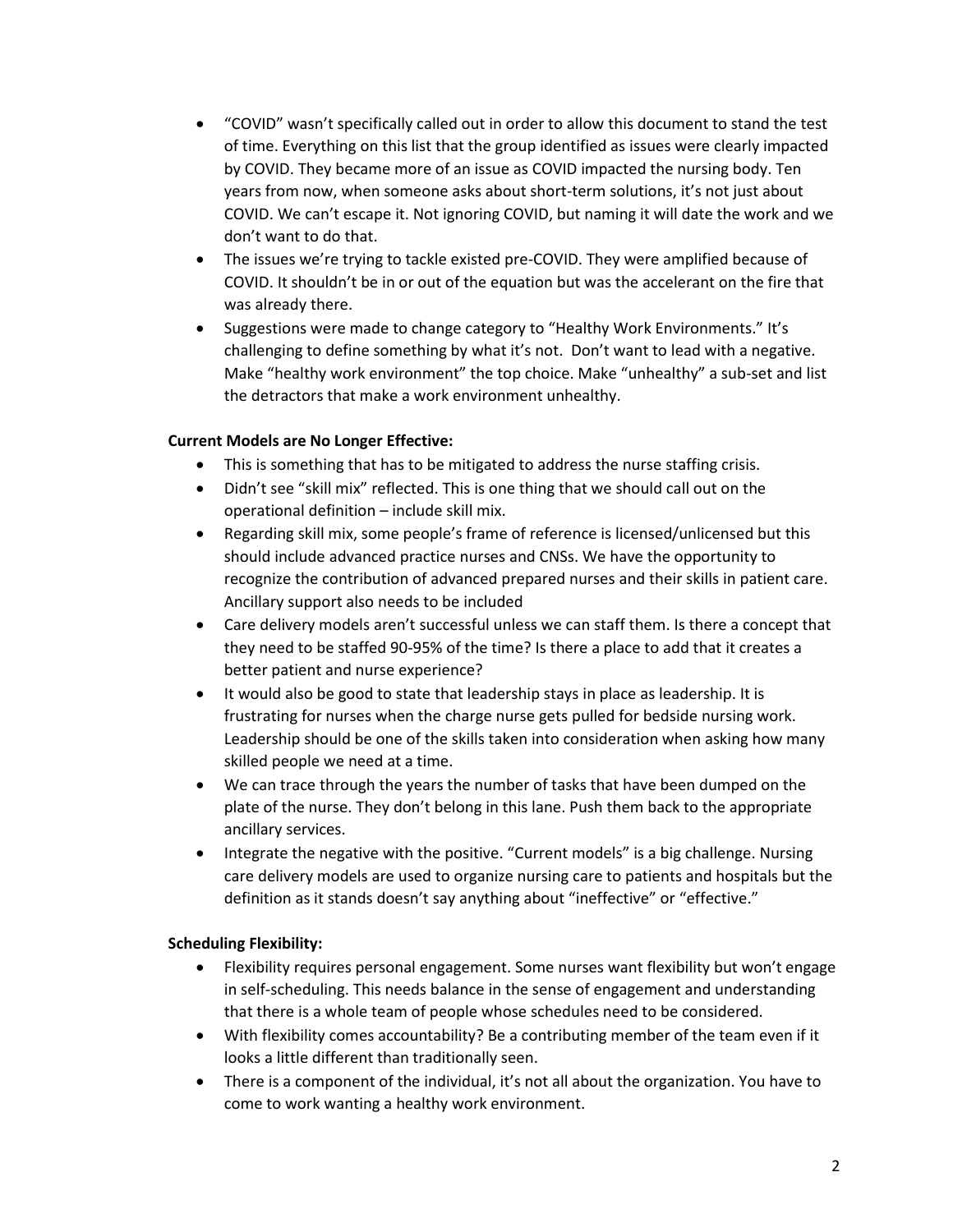- Time for meals, breaks, flexibility for appointments, and school are all needed time off. Also, there should be time allowed for nurses to be involved in in activities off the floor.
- Also consider remote opportunities for nurses who need accommodations options for those who cannot be at the bedside. There are some quality positions in nursing where one can work remotely. We need to start having the conversation.
- Maybe change in the title of this section? It's not just scheduling flexibility but dedicated hours of work flexibility. One of the detractors is all of your time is prescribed for primarily acute care. The ideal role for the nurse who wants to spend time teaching or other professional work is not so regimented.
- Teachers have prep time in their schedule. Air traffic controllers have away time walk time – getting up and away from their desks. Nurses can't even read their emails at work.
- A lot of nurses feel a void in the realm of professional development—time set aside for the acute care nurse to study ways to impact from a more global perspective. As we move back into "normal" work, we can incorporate this into the model.
- Time for shared activities and participatory governance work is critical. We have to stop calling it "non-productive time," it is productive time.

# **Compensation:**

- Are the terms "wage" and "compensation" being used synonymously? Compensation is everything – including benefits, PTO, school reimbursement, leave, etc. Perhaps call it "total compensation?"
- Didn't see anything about compensated time off or an extended illness bank. There have been some narrow guard rails on how you can utilize that time. Do we need to look at more flexibility for that compensation package to meet the needs of the worker?
- It is very important to talk about "total rewards," but do not minimize the importance of wage. Wages are very important, especially with the travel nurse issue. It's driving a lot of frustration and is the huge reason why people are leaving. Due to the burning need for staff, wage is a huge thing.
- If people are working in a good environment, they won't leave for another dollar an hour. That's a short-term fix. If we fix the other problems that we're having, people wouldn't leave for a little extra money.
- Total compensation is incredibly personalized. It may need adding an element of generational differences in what's important in benefit packages. The ability to be flexible in what gets offered/how it gets offered is crucial. (A new nurse vs. a nurse with four kids).
- Benefits can overcome the draw of travel nurse wages. For example, child care can be extremely expensive in certain areas. Some institutions help with child care expenses, traveling is not going to help with child care. Marketing the compensation nurses get is important. If you have to pay for your own insurance and child care, the total compensation is worth than travel money.
- Could we look at total compensation and compensation flexibility as potentially merging?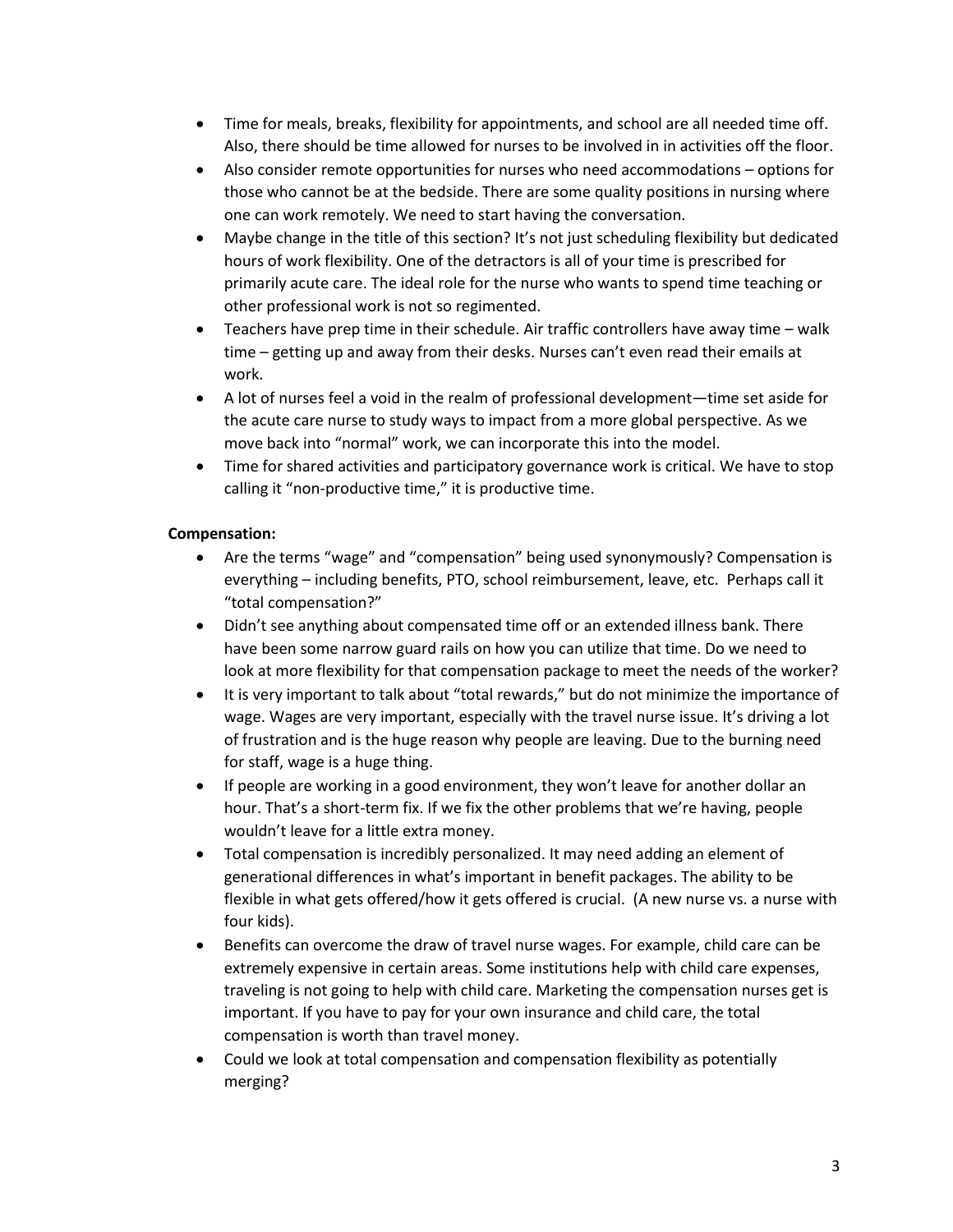- You need flexibility in the compensation plan to meet the needs of the emerging workforce. Rewards for the outcomes nurses are producing.
- One challenge from a financial perspective is that not all benefits are created equal regarding what hits the bottom line. One-time bonuses are easier to do. Same with giving a day off rather than accrue to your PTO balance. Organizations want to be as flexible as possible in their compensation packages.
- This is an opportunity to be inclusive. Not everyone is going to want a child care stipend. Be sure you're inclusive of your population with your benefits.
- Nurses are only thinking of the upside. Wages have not gone down, and they've usually held constant during an economic decline. However, holding steady in a time of inflation is like losing wages. We're describing the behavior of organizations from a sanitized version of high-level decisions that get made based on a bottom-line annual basis. Is what we're really after the concern of nurses that there is an instability of potential wages or slowness to respond to the market?
- The equivalent of falling wages is when benefits, tuition assistance, education/learnings, and 403b matches get frozen.
- Not one size fits all. Think of from a generational perspective think about the age ranges of our nurses and what matters to them.
- Also need to account for things like relocation should nurses be paid the same amount? Having the ability to flex compensation as an employer is important. Some areas may need to hire at a higher rate.
- Every time our wages freeze, they actually do go down if they're below the market. Keeping wages stagnant is almost the same as going down and the cost of living has skyrocketed in most of the country.

# **Challenges Presented by Scope of Practice:**

- Perhaps this could fold under "models of care?" Scope of practice has to be right or optimized.
- Include advanced practice nurses here. How can we encourage engagement of those nurses in who are in school?
- Also add the unlicensed assistant personnel. There are a lot of things they could be doing that we haven't trained them to do.

#### **PTSD:**

- This is similar to the HWE discussion around "worst case scenario." Nurses, in general, have trouble identifying with the term PTSD. Some of the components like moral distress and compassion fatigue are a reality but PTSD itself may not be acknowledged.
- It is more of a continuum. If the burnout is not addressed, if the compassion fatigue is not addressed, that leads to PTSD. How do we head it off from the beginning versus waiting for PTSD to occur? It should all be rolled into one – it's a continuum.
- A common umbrella term is the "stress injury continuum." This incorporates PTSD, burnout – much more inclusive and stresses the solution side as well.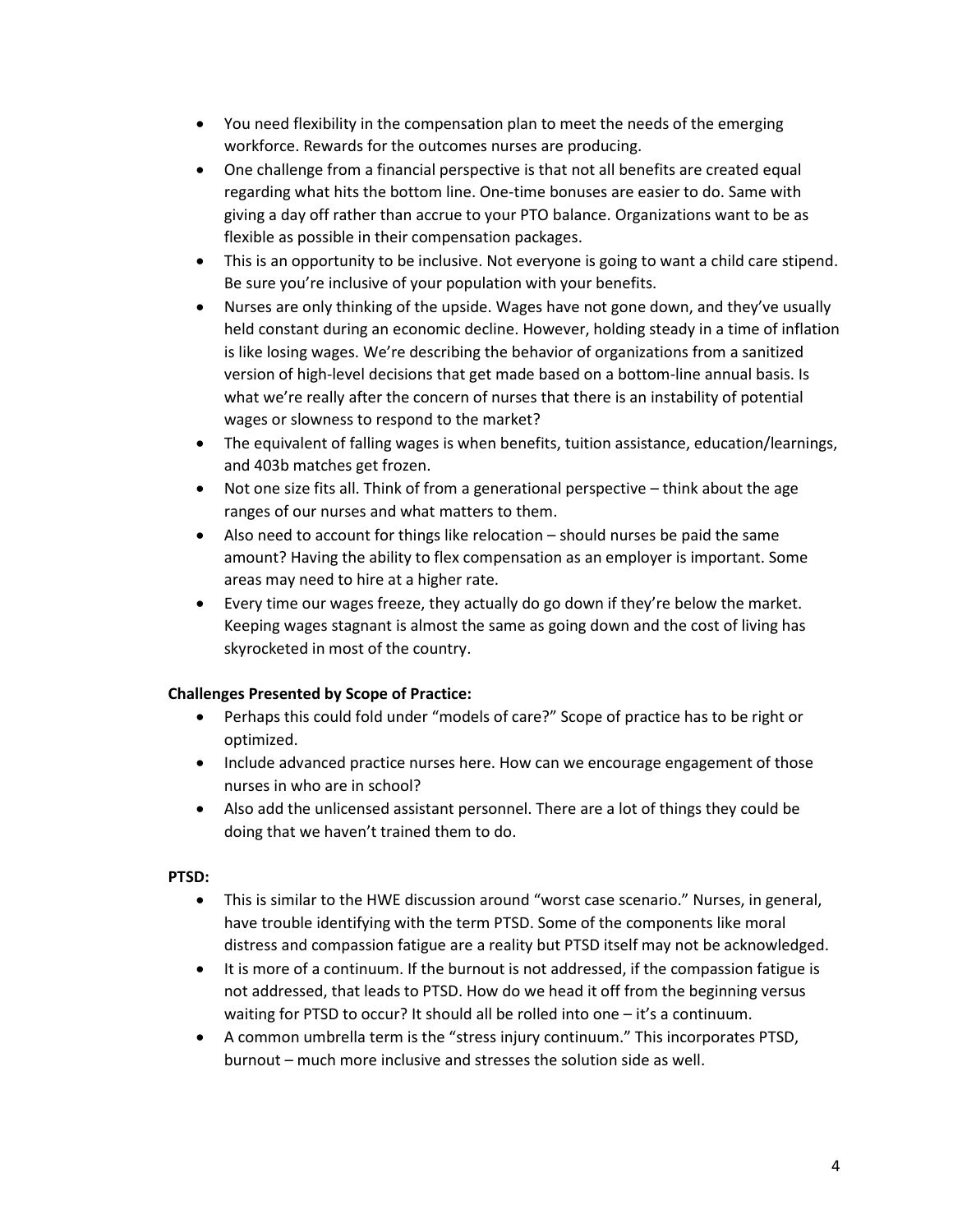**IV.** Review of International Council of Nurses (ICN) Findings Sustain and Retain in 2022 and [Beyond: The global nursing workforce and the COVID-19 pandemic.](https://www.icn.ch/news/new-report-calls-global-action-plan-address-nursing-workforce-crisis-and-prevent-avoidable)

## **V. Assignment of responsibilities for next meeting :**

- a. HOMEWORK for February 22, 2022: Begin to brainstorm solutions to address the priority areas identified during our February 8 meeting. You will work with a small workgroup to begin drafting your recommendations.
- b. Please send references that you may think may be pertinent to the group. Looking for evidence to support the definitions and recommendations for this work as well as the task force work.
- *c.* Hope for next week is to break out and do some small group work. There is additional information on how that will be structured to come*.*

## **VI. Takeaways – Facilitator**

Individual responses:

- The diversity of perspectives is valued. Hearing about employer and leadership ideas is important. Rationale can be understood better when different perspectives can be brought to the table.
- Appreciated the report that was sent in regards to the global workforce. We have a responsibility in our professional at a greater level.
- Continues to be honored to dialogue and work with everyone. Don't want to lose our bold voice as we move forward. We're talking about some pretty important topics.
- It's anxiety provoking there are so many opportunities here how can we tackle them all and tackle them effectively? Ready to get to action.
- Fixated on advanced practice nurses or those obtaining their DNPs and how the system is utilizing these individuals. Hoping we can tap into nurses who are leaving to get an understanding about why. Can we add advanced practice to LPNs/RNs?
- After leaving this this meeting will continue to talk to peers and get their perspective and listen. Try to reflect more on what we can do to impact different individuals coming from different perspectives.
- Appreciation for the group. Appreciation for the process. Looks forward to continuing the work with this group.
- Interwoven thread tonight was the importance of culture. "Culture eats strategy for breakfast." There are tangible strategies to improve the culture and the health of a work environment. Interesting that this showed through in most of the topics. Culture has such an impact on how staff is engaged and how they are engaging leadership in the workplace.
- Look at developing nurses. We haven't talked about internships/apprenticeships/working with the schools. Does this fit into any of the buckets? This is important when we're trying to recruit for these positions. Global recruitment – are there any countries that do it well? Any organizations that do it well? Anyone we can learn from outside of the United States?
- We have very good consensus on these being the top issues and a pretty clear sense of what's embodied in them. Twelve to 18 months seems like a long period of time to solve a crisis. What are the steps necessary to recruit our partners (finance experts)? Many of the solutions are not within our own control. What can we do quickly that's within our control